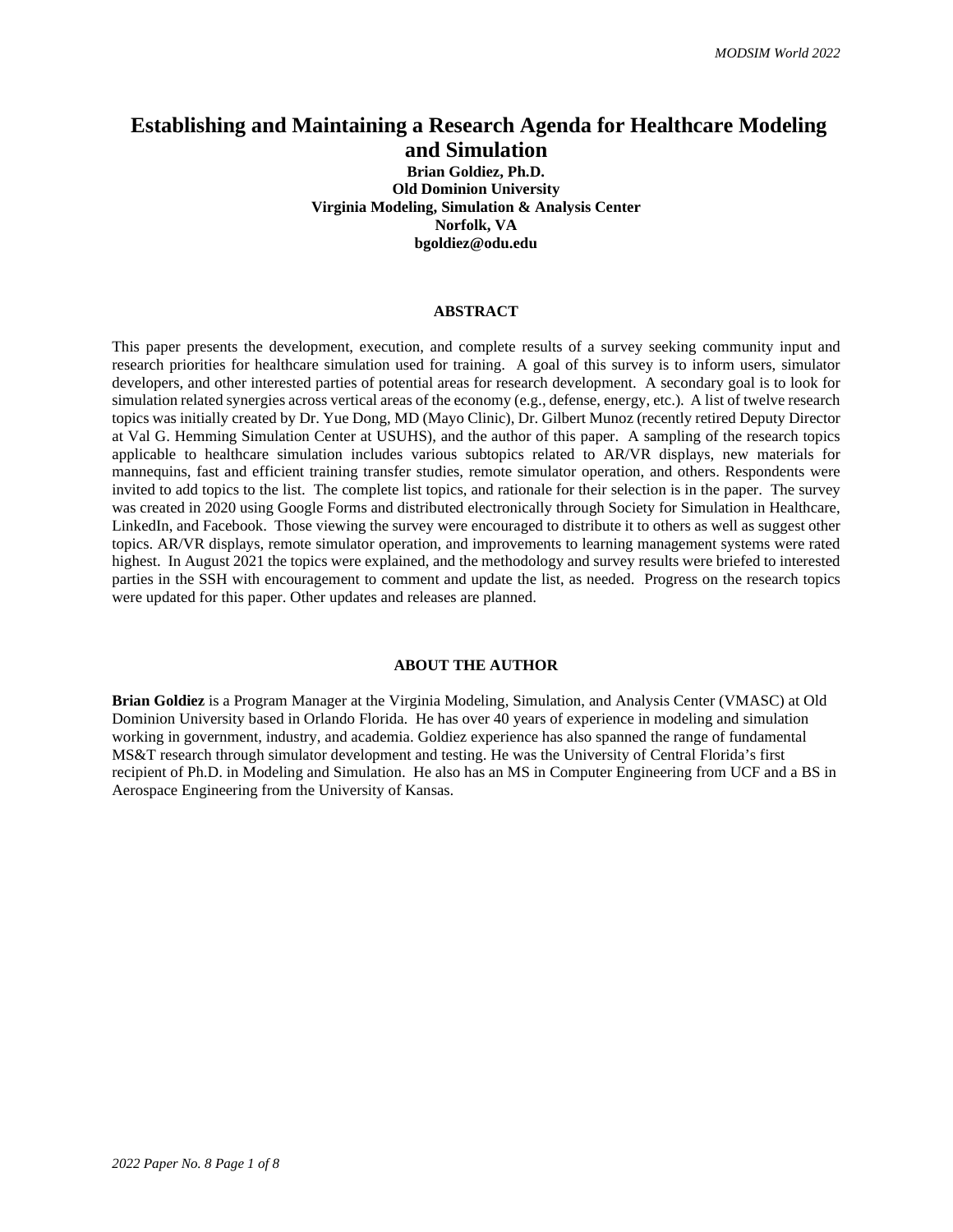# **Establishing and Maintaining a Research Agenda for Healthcare Modeling and Simulation**

**Brian Goldiez, Ph.D. Old Dominion University Virginia Modeling, Simulation & Analysis Center Norfolk, VA bgoldiez@odu.edu**

## **MOTIVATION**

The motivation to conducting the work summarized in this paper is to inform interested parties of needed and present an update on current research progress in healthcare simulation. The author desires that this and future reports (by others) will keep the healthcare simulation domain at the forefront of technological development and assessment methodologies as well as seek synergies with other communities using and leveraging simulation technology. An explanation and brief update is presented on research work being conducted since this paper was submitted.

The motivation to conduct the work reported on grew from several personal observations. These included:

- 1. The rapid growth and use of simulation in healthcare by a variety of constituencies.
- 2. What appeared to be a commercially driven approach to product development vice a formalized user requirements driven approach.
- 3. Similar work performed under the guidance of the National Training and Simulation Association to identify research needs for simulation used for training principally oriented to US Department of Defense training.
- 4. Early initiatives led by William Waite (deceased), President of Aegis Corporation to facilitate Simulation Summit meetings where research needs principally oriented around the defense community and a simulation related Body of Knowledge were discussed.

An overarching motivation is to better define the science of simulation in a broad context. To do so, it is important to reach out to vertical (and often stove piped) segments of the economy who use simulation for a variety of purposes. By example, defense, transportation, energy, drug discovery, and healthcare. Gathering data on use and research needs should then facilitate common underpinnings and usage of research products.

#### **BACKGROUND**

Modeling and simulation (M&S) is a diverse field serving several different communities such as defense, transportation, design, and healthcare. There are some fundamentals of M&S that should span these communities, such as numerical integration. Additionally, there are some M&S features which are unique to a specific community. In an analogous vain, some research needs in M&S span multiple communities (e.g., numerical integration) while some are unique to a specific group (weapon effects). In this paper I seek to explain an approach taken to arrive at research needs for developers and users of M&S specifically for training healthcare professionals. The approach taken is similar to crowd sourcing in that inputs, including critiques, are open to anyone interested in contributing. The results presented are non-attributed to any one individual.

Simulation in healthcare is strongly influenced by work done by commercial vendors who respond to real and perceived needs from the government, hospital systems, university medical and nursing schools, and others. A significant part of the creation of new healthcare simulations is based on development and production costs as well as potential market penetration. There is, however, significant investment in healthcare simulation research and development being sponsored by Federal Agencies such as the DoD and VHA.

#### **METHODOLOGY**

In 2019 the author developed a short list of research areas which he felt were needed to keep medical simulation moving forward technologically. The goal was to promulgate this list to begin an effort where others could contribute by agreeing, disagreeing, and adding to the list with items and their own thoughts on research initiatives in the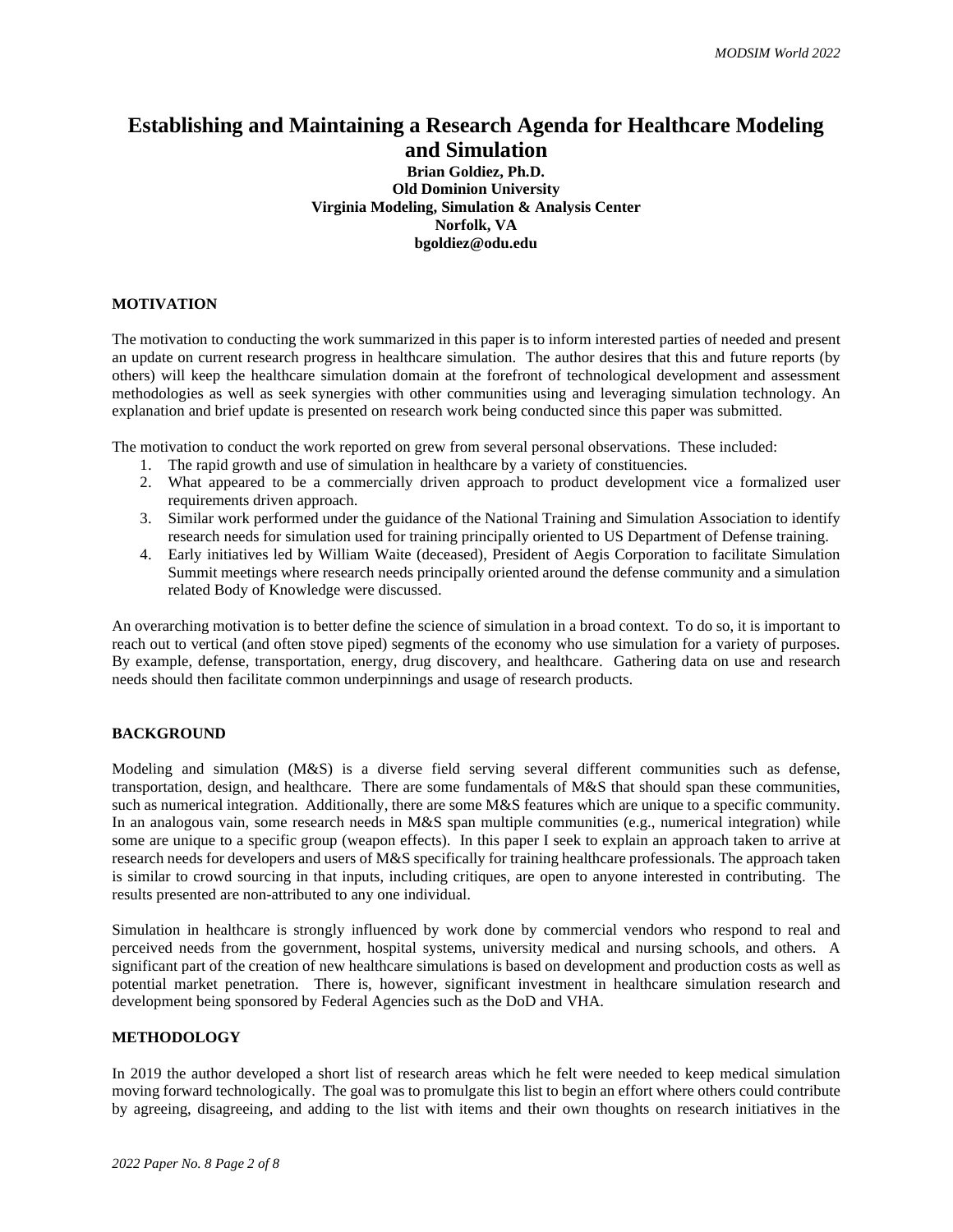healthcare domain. Priorities could then be created to assess which item(s) a larger community thought most important to address. The author approached the Society for Simulation in Healthcare (SSH) and was linked to Gilbert Muniz, Ph.D. and Yue Dong, MD. Both individuals provided invaluable insights on topical areas as well as how to involve a larger community.

A brief background on Drs. Muniz and Dong demonstrates their level of knowledge and competence. Gilbert Muniz retired in 2015 as the Deputy Director of the Val G. Heming Simulation Center at the Uniformed Services University of the Health Sciences. Dr. Yue Dong is a medical doctor at the Mayo Clinic. He is also a research scientist in multidisciplinary epidemiology. Both individuals are extremely well versed in the use of simulation in healthcare and are also engaged in leading various groups within the SSH.

Muniz and Dong suggested that a survey instrument be prepared and widely distributed. There is an introduction to the survey stating its purpose. A list of research areas follows and is presented as shown, below. Please note that respondents to the survey only received the list of topics. No further explanation would be provided allowing for the broadest interpretation by respondents.

- 1. Learning management systems (easy to use and data transferable formats, efficient processing of data and data analysis).
- 2. New materials for mannequins (e.g., self-healing, ease of storage, …).
- 3. New sensory modalities (e.g., aural, odors).
- 4. AR & VR visualization and displays. A partial list of challenges include, but are not limited to:
	- 4.1. Specific use cases where AR and/or VR will be useful,
	- 4.2. Free movement of the user,
	- 4.3. Elimination of simulator sickness
	- 4.4. Accommodation for close-in work and manipulation of objects,
	- 4.5. Accurate display on non-planar surfaces,
	- 4.6. Quick transfer of real and virtual computer-generated images,
	- 4.7. Emerging digital imaging technology (e.g., holography),
	- 4.8. Ease of setup and operation.
- 5. Interoperability and real-time data transfer between simulators
- 6. Integration of simulation with other systems (instruments, ICD-10, DICOM images)
- 7. Virtual patient charts (EHRs)
- 8. Remote simulator operation
- 9. Fast and efficient training transfer studies
- 10. Other (please be as specific as possible in listing a research topic so that they can be combined as needed)

It is important to re-emphasize that each topic was felt to be self-explanatory, even though each topic can be broadly interpreted. Each of the topic areas listed above are explained later in this paper.

Respondents were asked to select no more than six areas that are of interest to them. The list need not be ordered.

Additionally, the survey asked for demographic information of the respondents including professional title, the type of organization where the respondent is employed and its geographic location, professional society and type of affiliation (principally oriented around the Society for Simulation in Healthcare), email address and knowledge of healthcare group on LinkedIn, and other SSH groups. It should be emphasized that not all demographic information was required to be completed and responses could be anonymous.

The survey was posted on line at the SSH Affinity Group site, on LinkedIn, and Facebook. Additionally, Goldiez, Munoz, and Dong sent the survey to individuals they knew and asked them to forward to others. Dr. Dong prepared the posting. The complete survey instrument can be found at:

https://docs.google.com/forms/d/10fYqv3oF2J0PVX\_N9IF4270waOA4eVoduqM0WX0izeo/viewform?edit\_reques [ted=true](https://docs.google.com/forms/d/10fYqv3oF2J0PVX_N9IF4270waQA4eVoduqM0WX0izeo/viewform?edit_requested=true)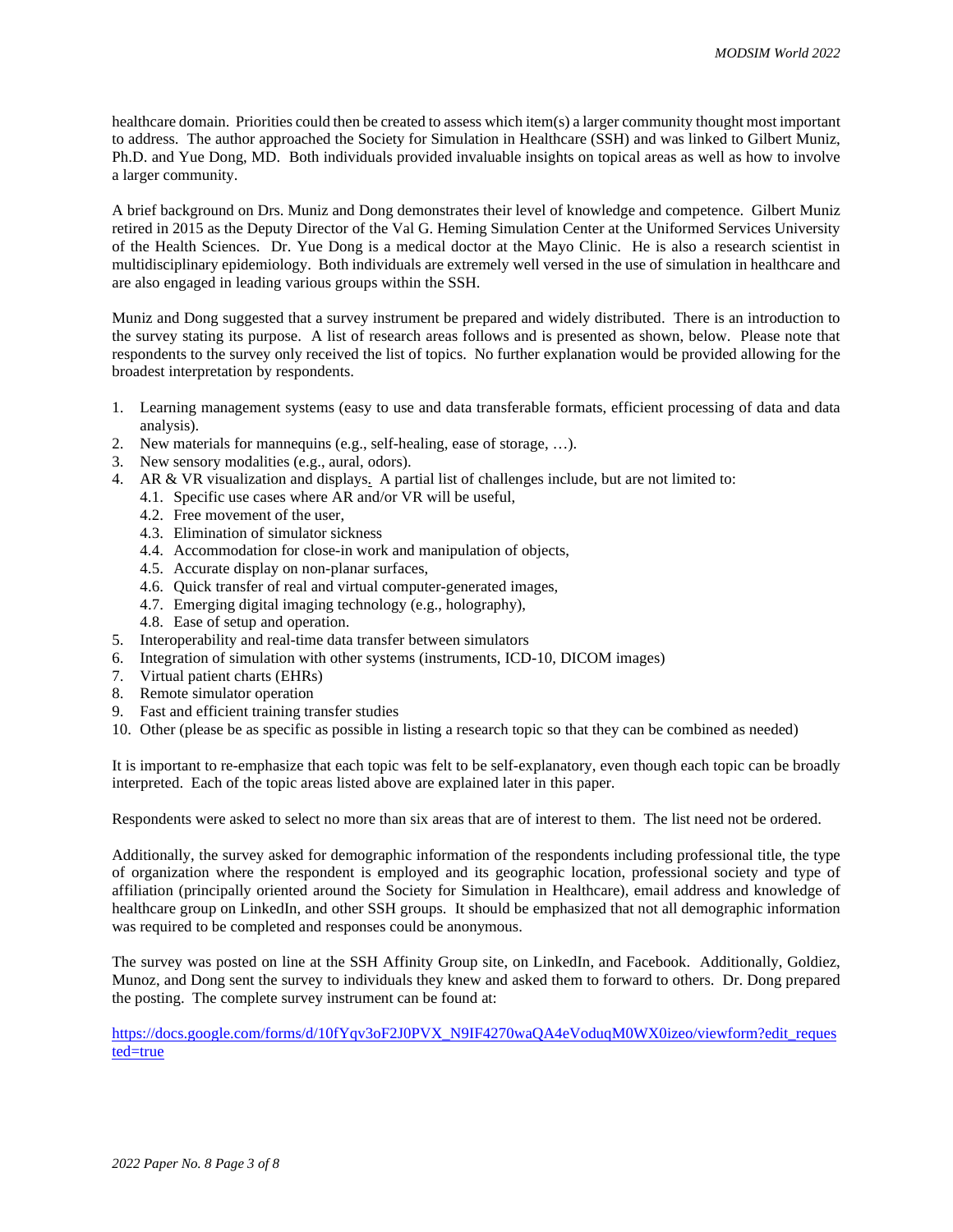# **SURVEY RESULTS**

The following results are an aggregate from initial respondents indicating six or less research areas of interest.

| Topic |                                  | Number of Responses |
|-------|----------------------------------|---------------------|
| 1.    | Learning Mgmt Systems            | 13                  |
| 2.    | New Materials                    | 6                   |
| 3.    | <b>Sensory Modalities</b>        |                     |
| 4.    | AR/VR and Displays               | 15                  |
| 5.    | Interoperability & Data Transfer | 11                  |
| 6.    | Integration with Other Systems   | 11                  |
| 7.    | <b>Patient Chart</b>             | 11                  |
| 8.    | <b>Remote Operation</b>          | 14                  |
| 9.    | <b>Fast Data Transfer</b>        | 11                  |
|       | 10. Other (Specify)              | Unique              |

| Table 1: Research Topic Responses |  |  |  |
|-----------------------------------|--|--|--|
|-----------------------------------|--|--|--|

Other topics suggested by respondents were physiological modeling and visualization, use of systems and resilience engineering principles, and future medical and clinician re-education. These additional items, though, were not immediately known to other respondents.

The demographic distribution of respondents is shown below:

| <b>Medical Doctor</b>                |  |
|--------------------------------------|--|
| Doctorate Degree                     |  |
| <b>Registered Nurse</b>              |  |
| Other Clinical (e.g., PA, Paramedic) |  |
| MS or MBA                            |  |
| <b>Other</b>                         |  |

Table 2: Demographics of Survey Respondents

It should also be noted that due to the modest response there was no attempt to align demographic information in Table 2 with research areas in Table 1.

# **INITIAL ANALYSIS**

The responses shown above clearly delineated most interest in conducting research in AR/VR and Displays, Remote Operation, and Learning Management Systems. There is a clear break between these three areas and the others. Secondary interest fell in the areas of Interoperability and Data Transfer, Integration with Other Systems, Virtual Patient Charts, and Fast Data Transfer. Demographics were also widely spread between different vocations as well as academic training. Topical areas noted in Table 1 were intentionally kept broad to keep the survey instrument compact and to reflect a diversity of backgrounds expected from respondents.

### **DISCUSSION OF RESEARCH AREAS IN THE INITIAL SURVEY**

1. Learning management systems (easy to use and data transferable formats, efficient processing of data and data analysis). There are a large number of learning management systems offered by companies and in use by educational institutions. Additionally, the US Department of Defense has been supporting the Advanced Distributed Learning Initiative for many years with progress being made in areas such as shareable content, and application programmer interfaces (APIs). What is not known is the broad adoption of learning management systems among healthcare simulation professionals nor the degree to which ease of development, common or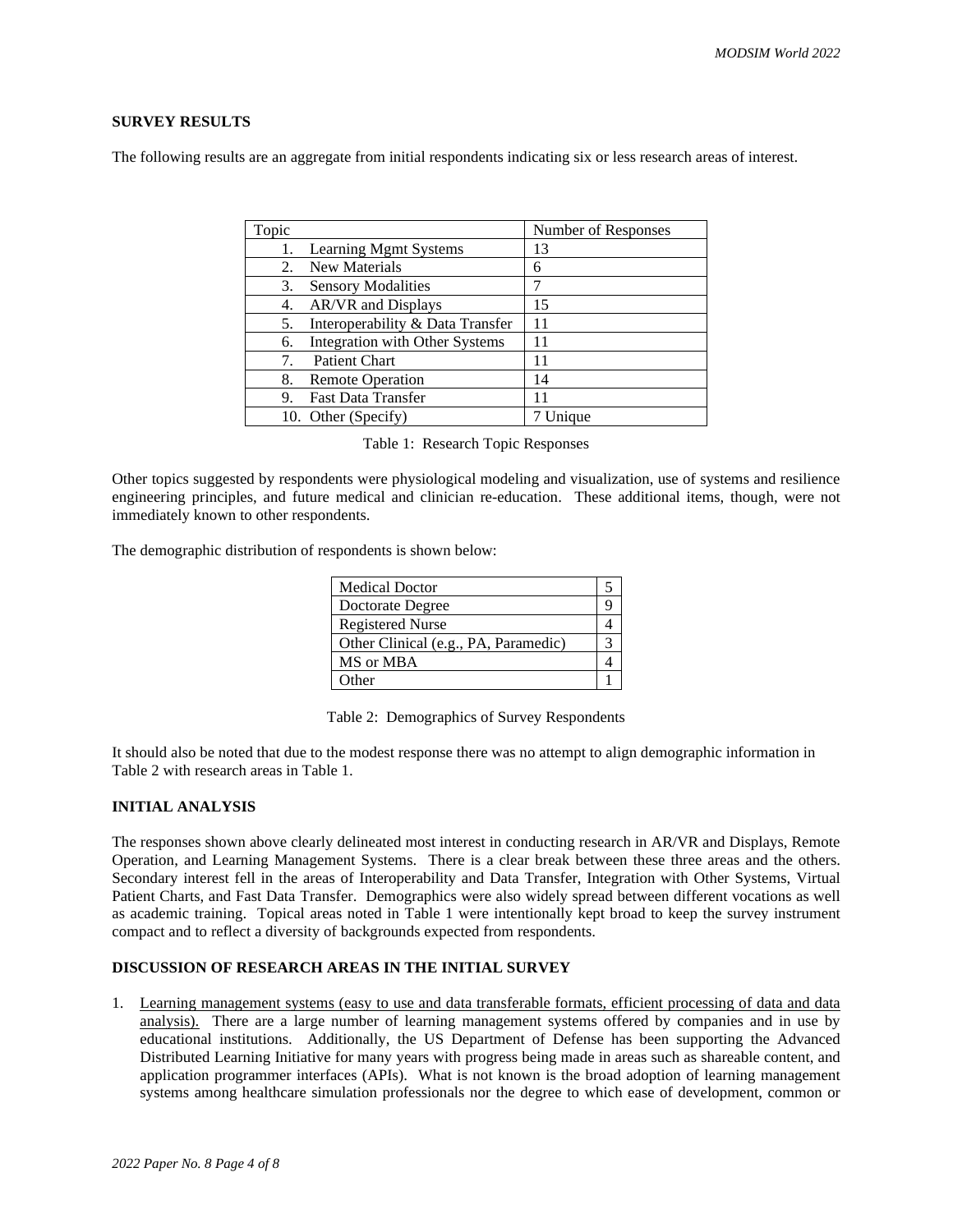intuitive user interfaces, common data formats, are achieved among various user groups such as clinical professionals. Independent evaluations (similar to Consumer Reports) would be useful.

- 2. New materials for mannequins (e.g., self-healing, ease of storage, ...). Materials are needed that realistically reflect the material properties of the anatomy they represent. Additionally, products should be affordable, reusable (e.g., not show multiple injection sites), and easy to store. Informal discussions with a simulator manufacturer who chose to remain namelessindicated cost, support, and realism remain difficult to balance. What this manufacturer indicated was that very realistic products were achievable, but cost and support would severely limit the marketability of such products. It is important to note that I reached out to several manufacturers but only one responded.
- 3. New sensory modalities (e.g., aural, odors). Aural modalities have made great progress, but spatial audio from a simulator is difficult and expensive from the engineering perspective, especially in a variety of operational settings. Odors (olfaction) represent several challenges including placement of an olfaction device in or near the simulator, providing multiple and changing olfaction cues in real time, and control over dispensing and relieving the odor in varying environmental conditions.
- 4. AR & VR visualization and displays. While AR and VR are currently of significant interest throughout the training community, the technology faces multiple challenges in healthcare simulation settings. A partial list of challenges includes, but are not limited to:
	- 4.1. Specific use cases where AR and/or VR will be useful,
	- 4.2. Free movement of the user,
	- 4.3. Elimination of simulator sickness,
	- 4.4. Accommodation for close-in work and manipulation of objects,
	- 4.5. Accurate display on non-planar surfaces,
	- 4.6. Quick transfer of real and virtual computer-generated images,
	- 4.7. Emerging digital imaging technology (e.g., holography),
	- 4.8. Ease of setup and operation,
	- 4.9. Development and operating costs.
- 5. Interoperability and real-time data transfer between simulators. Ease of connecting simulators has long been an objective of the Department of Defense. Two standards exist; Distributed Interactive Simulation (IEEE 1278) and the High Level Architecture (IEEE 1516). While both standards exist, they have some limitations, such as limited accommodations for adding more simulators (requiring preselection of the simulators of interest), correlation of data bases, efficient and timely conveyance of data, etc.
- 6. Integration of simulation with other systems (instruments, ICD-10, DICOM images). Simulation could offer a useful tool to augment other systems used in the healthcare world. Examples include a simulation receiving and using images to guide the simulated treatment, ease of incorporating images to create simulation prototypes to use in developing surgical strategies, use of some common instruments with a simulator (e.g., Otoscope), and the teaching and subsequent use of diagnostic and treatment codes in simulation hand-off. There are technical hurdles in achieving individual as well as and integrated solution. Topics to be considered are unique (and many times) proprietary interfaces, differences in granularity (e.g., high detailed images use with a low fidelity mannequin), and mixing deterministic and stochastic systems in a realistic manner.
- 7. Virtual patient charts (EHRs). A natural follow on to the use of simulation with other system is the generation of electronic health records. The principal issues relate to the proprietary nature of many EHR systems, the evolving nature of EHR products and vendors (e.g., purchase of Cerner by Oracle), and a simulator's ability to supply and receive the information needed to generate a realistic EHR.
- 8. Remote simulator operation. Simulators are expensive to setup, operate, and maintain. Additionally smaller and rural communities may not have access to simulators nor staff to effectively operate them. Therefore, it would be useful to be able to send a simulator to a remote location and have the simulator control and instructor station at a different centralized location. Connectivity between sites as well as setup and operation represent technical challenges. Cloud computing paradigms should also be investigated.
- 9. Fast and efficient training transfer studies. Typically, one must wait until a new simulator system is built to conduct and determine training transfer and training effectiveness. Additionally, such studies, regardless of the maturity of the simulator, typical take a long time to conduct and analyze as well as require significant human resources. New approaches are needed to conducting studies in a more time and labor efficient manner so that the results can influence development processes and purchasing decisions.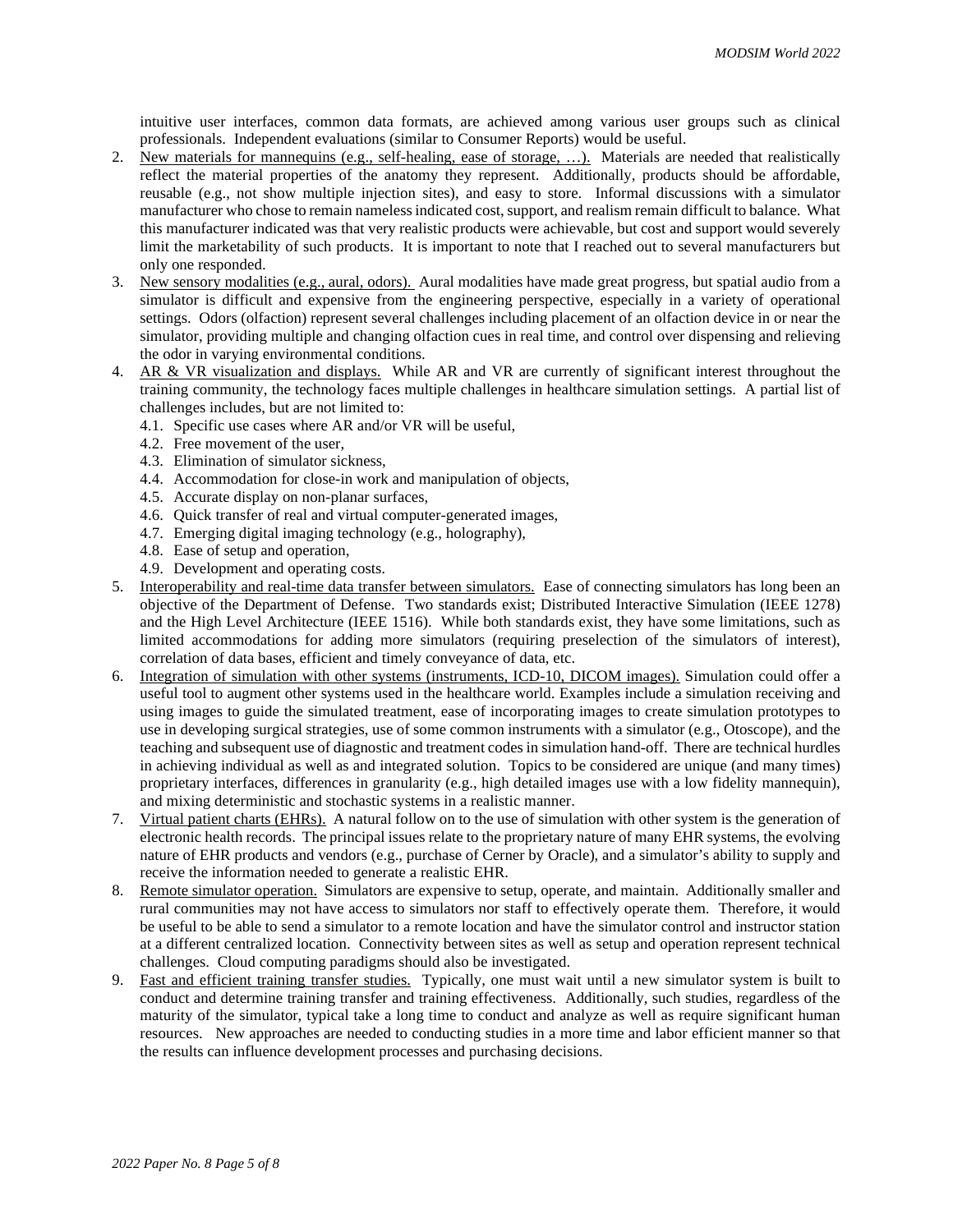# **UPDATE SINCE THE FIRST RELEASE OF THE SURVEY**

Since the initial survey was released and inputs received in early 2021, there has been an informal effort to look for selective research activities to assess their progress on advancing healthcare simulation. Informal discussions were held with the SSH Affinity Group and the Veteran's Health Administration SimLEARN program office. The effort has also consisted of finding press releases, reviewing papers, and contacting individuals known to be involved in supporting or conducting research in the areas noted above. This informal review is by no means comprehensive but is intended to give an idea that the field is progressing, and research issues identified herein are being addressed.

In the area of new materials for mannequins there has been some notable examples of progress. One example is the work of a relatively new company, Digital Anatomy Simulations for Healthcare [\(WWW.DASH-ORLANDO.COM](http://www.dash-orlando.com/)). The firm has a collaborative relationship with Orlando Health (a major healthcare system headquartered in Orlando) and has created several 3D printed models. They have developed processes and demonstrated the ability to take medical images and rapidly produce 3D printed anatomical products. The 3D images are used for surgical planning, training, medical device testing, etc. The company has several patents and is working on new technologies such as accommodation for fluids. See Figure 1 for an example of a fetus with spina bifida. The 3D model was used to study surgical approaches for addressing the deformity.



Figure 1: Image of Fetus with Spina bifida (Courtesy of DASH-Orlando)

In the area of olfaction, the work of Pike (2018) characterized human factors aspects of malodors on training performance. His work was performed using cadets from the US Army Military Academy. It showed that adaptation to malodors occurs (in this case simulated burnt flesh), but there was no statistical change in stress, escape behavior,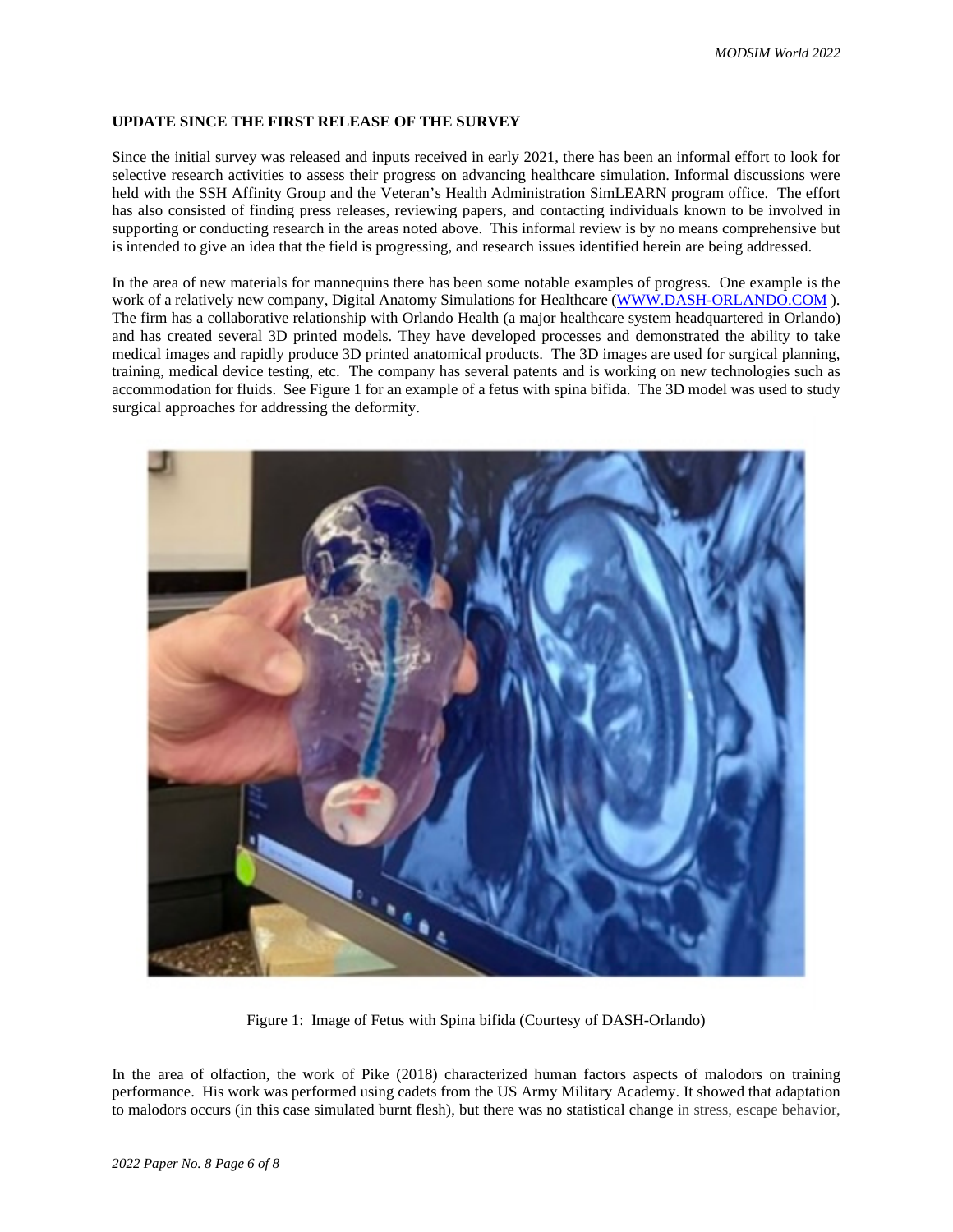or performance improvement. No direct mention of new technical approaches is mentioned by Pike (2018) which would reduce challenges noted elsewhere in this paper. Employment in a more realistic operational setting with a broader population of personnel might be helpful.

There is significant work being done in AR/VR in research that has been or can be applied to enhancing simulation applications in healthcare. It appears to be mixture of rapid technological advances and other work indicating possible weaknesses on usefulness with respect to where and how to best use AR or VR in healthcare simulation. For example, there are new AR displays such as those by Varjo and Microsoft as well as VR displays such as the Vive, but little information available on the technical characteristics of such devices nor how well they work in a healthcare setting. Additionally, efforts such as those documented by Lawson and Stanney (2021), Schubert (2021) show a murky picture as to the direct applicability of AR and VR to medical simulation. Simulator sickness, resolution, vection remain issues that must be addressed.

A particularly exciting research effort that may be applicable to healthcare simulation is development of dynamic holography. Two companies, FOV3D (fovi3d.com) and Avalon Holographics (avalonholographics.com) have nascent development efforts to prototype dynamic holography. Holograms offer the user the ability to view an environment with some vertical relief and from various viewpoints without the need for special glasses. Static holography has been shown to be beneficial in healthcare simulation environments(Allen, 2019). Dynamic holograms have been demonstrated at trade shows, for example by Avalon Graphics at the 2021 IITSEC. While this work is exciting and should be continued, there are many current limitations such as update rate, scene detail, and content generation that are being pursued. Cost will certainly become a factor as products are developed and compete with other forms of AR. Nevertheless, there is significant interest from the military and commercial firms on continuing to develop dynamic holography for other situations such as simultaneous situational awareness from various viewpoints using one image.

A significant research effort to connect simulation for healthcare offers the opportunity to greatly enhance interoperability. The research effort is being conducted for the military by Information Visualization and Innovative Research, Inc (IVIRINC.COM). The firm is creating an architecture for patient handoff through the various stages of care from point of injury, through evacuation, to a treatment in a military hospital. The program is known as the Joint Enroute Training System (JETS). The system uses the DoD High Level Architecture (IEEE 1516) to facilitate connectivity between simulators. It also will support conveyance of ancillary information related to the patient. JETS has been under research and development for several years and has demonstrated interim results to the sponsoring agency.

Integration with other systems is being prototyped by several firms. For example, Design Interactive, Inc. has a program called Augmed (Moralez, et.al., 2021) which has demonstrated the using iPads to provide information to the user while they view a mannequin. Lawson (2021) has also shown the use of augmented reality and novel visualization overlayed onto specialized physical mannequins. These nascent efforts require further technological development and usability studies to assess their utility in operational settings.

Integration with other systems is currently in use by Digital Anatomy Simulations for Healthcare (DASH-Orlando). As mentioned, above, DASH can ingest imaging data and generate 3D models of various anatomical structures. Their work continues to progress by modeling and 3D printing heterogeneous tissue structures (including mixed solids and liquids) with different and realistic material properties, as well as refining prototyping and manufacturing processes to improve utility and reduce cost.

Remote operation is often desired for smaller facilities or when instructors and/or operators are not present. There is much activity, in general, in the field of Software as a Service (SaaS). The Synthetic Training Environment program by the US Army and similar programs by the other services are experimenting with the extent to which software and hardware can be operated and monitored remotely by an operator. Issues to be explored are where different components of the simulation should be located (i.e., at the remote or local site), latency problems, interfaces with potentially specialized hardware, level of simulator fidelity supported, bandwidth limitations, freeze and restart, among other issues. There are clearly possibilities for simulation in healthcare by offering simulators that can be sent to rural locations and are operated and controlled from centralized control center.